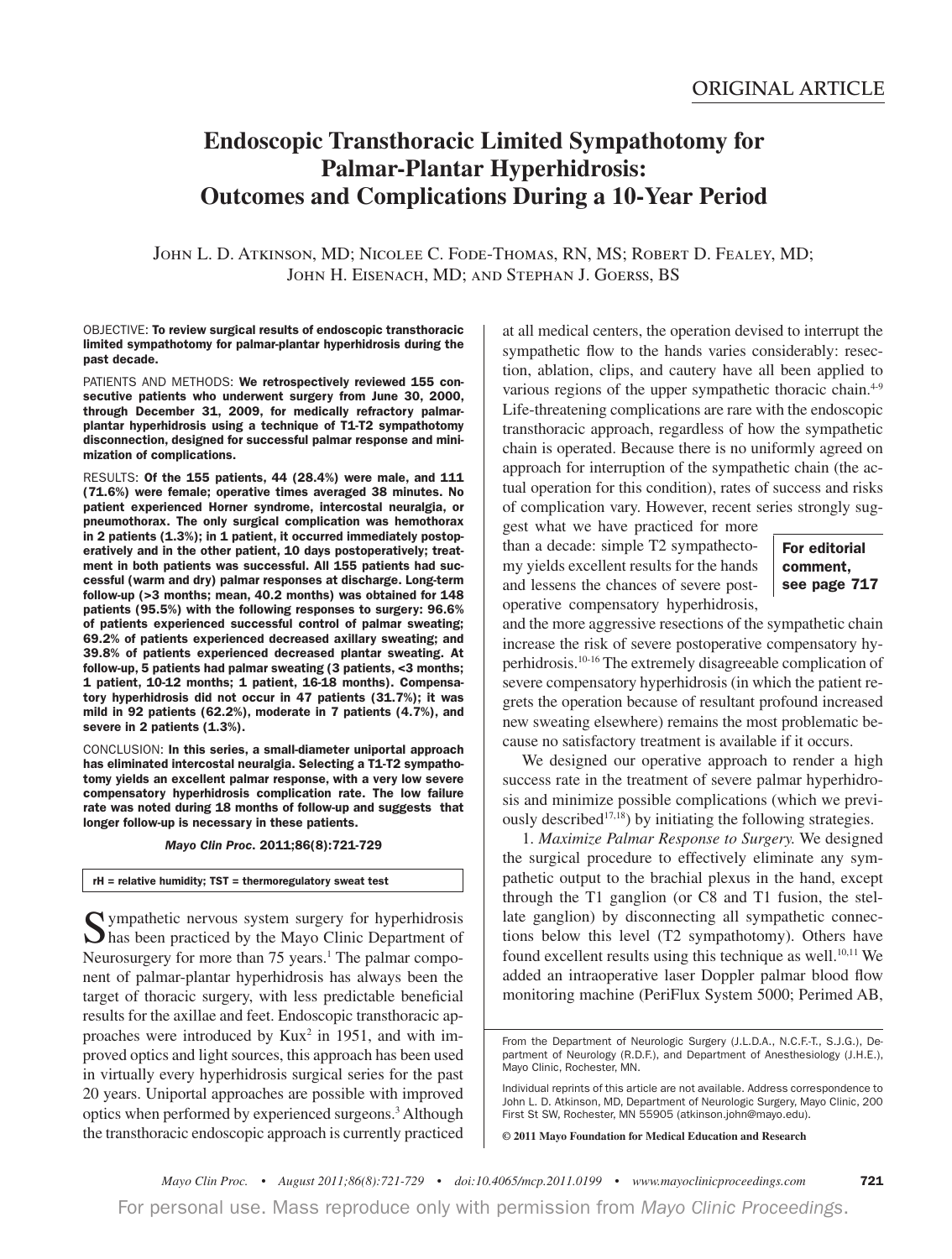Järfäll, Sweden) and computer analysis. The system injects laser light into tissue through Doppler probes adhered to the palmar aspect of each thumb and measures wavelength alterations caused by flowing blood. This provides real-time feedback of completed loss of sympathetic tone to the hand, and this approach is markedly more effective than relying on fingertip temperature changes alone.<sup>19</sup> The operation is anatomically completed when all visualized sympathetic branches between the T1 ganglion and the T2 ganglion have been severed across the second rib, and it is physiologically confirmed by an instantaneous increase in palmar blood flow when the loss of sympathetic tone is complete.

2. *Minimize Intercostal Neuralgia*. This painful thoracic nerve injury is due to instrumental pressure on the intercostal nerve in the narrow confines between the ribs; it occurs in 2% to 3% of endoscopic transthoracic procedures, and in severe cases, the injured intercostal nerve may emanate pain for months or even years.<sup>4-9,13,14</sup> We designed a very small single-incision, uniportal trochar approach, using a straight lens 3-mm Gaab endoscope, engineered at Mayo Clinic, to couple with a sleeve-attached monopolar cautery matching the focal point of the lens, to minimize thoracic nerve irritation between the ribs by minimizing the whole operating instrument to smaller than the width of a pencil (Figure 1). The diameter of the device allows placement through the intercostal approach without compressing the intercostal nerve and does not compromise optical visualization.

3. *Minimize Severe Compensatory Hyperhidrosis*. Mild increased sweating occurs postoperatively in new compensatory areas in a large percentage of patients, regardless of how the procedure is performed. However, *severe compensatory hyperhidrosis* is generally an accepted term when a patient develops new areas of increased sweating postoperatively that are so severe the patient regrets having undergone the procedure. In most series in which sympathectomy (removal of the sympathetic chain) has been performed, the unpredictable complication of severe compensatory hyperhidrosis occurs in 5% to 20% of patients.<sup>4-9,13,14</sup> We designed our surgical approach to minimize this complication on the basis of evidence that the more destructive the procedure, the higher the risk of postoperative severe compensatory hyperhidrosis.<sup>9-15</sup> Therefore, we perform only a limited, single-level sympathotomy and do not remove any of the sympathetic chain (sympathectomy). All branches and connections to the brachial plexus across the second rib are disconnected, isolating the T1 (or stellate) ganglion as the only input to the hand and ensuring that ganglion cells in T1 and T2 remain undisturbed (Figure 2). These ganglia may be important if injured because axons from the spinal cord to the ganglia would necessarily be

injured as well, which could theoretically cause synaptic reorganization of spinal cord sympathetic reflexes and may increase the risk of severe compensatory hyperhidrosis. In essence, the procedure is the least invasive that can be performed to ensure success of the surgery and minimize complications.

The aforementioned information serves as background. The purpose of this report was to review surgical results of endoscopic transthoracic limited sympathotomy for palmar-plantar hyperhidrosis during the past decade.

# PATIENTS AND METHODS

We retrospectively reviewed 155 consecutive patients with medically refractory palmar-plantar hyperhidrosis who underwent surgery in the Mayo Clinic Department of Neurosurgery from June 30, 2000, through December 31, 2009. The Mayo Clinic Institutional Review Board approved the study, and no patient was contacted for follow-up against his or her wishes. Preoperatively, a variety of oral agents, topical agents, and in many cases tap water iontophoresis had failed in all patients, and all were judged to have severe refractory palmar-plantar hyperhidrosis. Some patients had received off-label use of botulinum toxin injections to the hands. Importantly, patients with hyperhidrosis that predominantly affected the axillae or patients with primarily a craniofacial hyperhidrosis were not deemed surgical candidates. All patients were preoperatively assessed outside the Department of Neurosurgery by the department of neurology, dermatology, or pediatrics and referred for surgical consideration after noted failure of medical strategies. All patients had a confirmatory history, had undergone a physical examination, and had undergone thermoregulatory sweat testing (TST) and were observed to have beading or drippage of sweat from palms during physical examination or in the thermoregulatory laboratory before heat exposure. The TST, using indicator powder, provided visual confirmation of the preheat, resting sweat distribution, and the heat-stimulus portion of the TST ruled out compensatory palmar sweating due to anhidrosis elsewhere. Later in the series, quantitative emotional sweat output was obtained (Figures 3 and 4). A ventilated capsule containing a calibrated humidity sensor was fashioned, and a recording was made simultaneously from both palms and the left forearm. Such data have been advocated to objectively quantitate the severity of a patient's hyperhidrosis and stratify treatment options on the basis of severity.20

Attempts were made to contact all patients postoperatively for follow-up by outpatient consultation, telephone interview, or questionnaire and written correspondence. The 155 patients consisted of 111 females (71.6%) and 44 males (28.4%). The median age for females was 22 years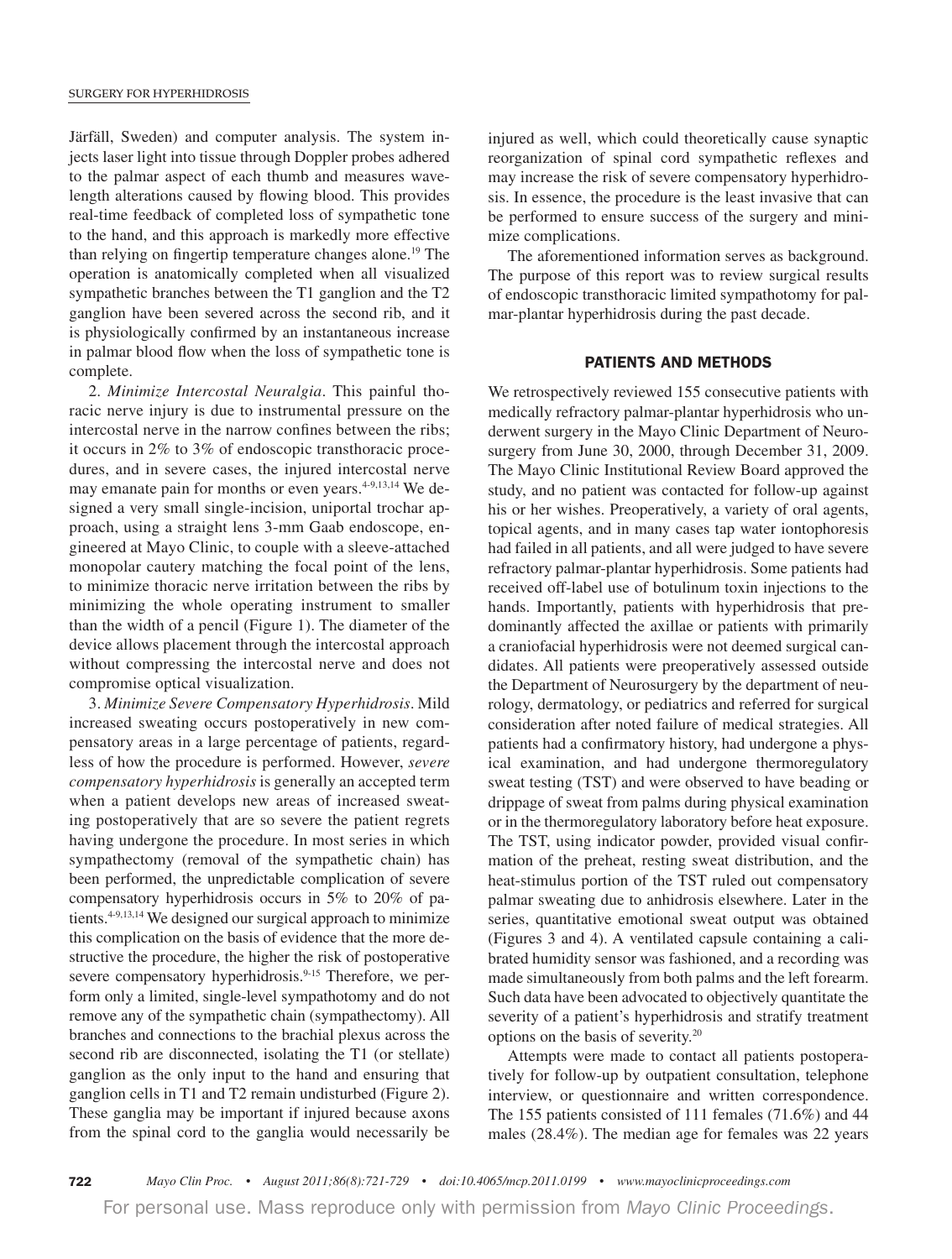

FIGURE 1. Left, Hollow trochar with obturator (first object) for perforating chest wall allows penetration of the chest wall through a small (<1 cm) incision, removal of the inner obturator, and passage of the Gaab straight lens endoscope with engineered attached monopolar cautery probe (second object). Pencil and tape measure provide perspectives of size. The Mayo engineered hollow trochar with blunt perforating obturator removed mates perfectly with the engineered endoscope/cautery unit. Right: upper, Position of patient at surgery; lower, Single small incision and uniportal access with endoscope and cautery combined.



FIGURE 2. Left, Schematic drawing of sympathectomy vs sympathotomy. Note that sympathectomy, with use of ganglionectomy by definition, must sever the primary axon from the neuron in the intermediolateral cell column of the spinal cord (red) before primary or collateral synapse in the T2 ganglion. This injures the neurons at this level of the spinal cord, some of which may die, and may predispose the patient to spinal cord neuronal synaptic reorganization and severe compensatory hyperhidrosis. Sympathotomy interrupts only axons after potential T2 ganglion synapses, a less injurious effect on the neuron, and is the least destructive procedure possible for successful treatment of palmar hyperhidrosis. StG = stellate ganglion. Right, All sympathetic connections across the second rib between the StG and the T2 ganglion are severed. (A) depicts a single trunk, (B) multiple trunks (6 patients), (C) trunk with lateral nerves of Kuntz (16 patients). Severing all sympathetic innervation across the second rib between the StG and T2 ganglion ensures that only the StG can provide sympathetic outflow to the hand through the brachial plexus, and this strategy minimizes axonal injury at the spinal cord level (left panel).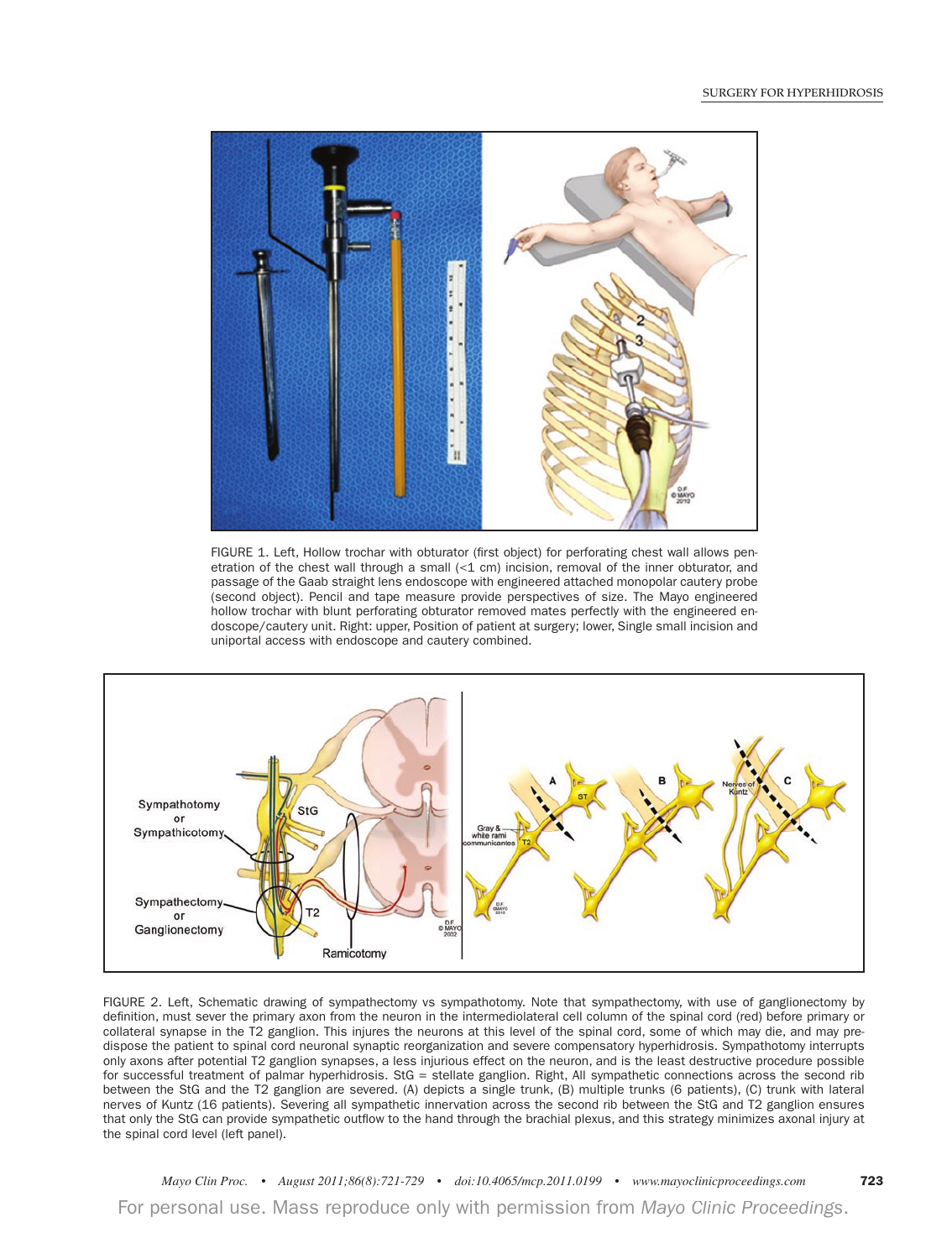

FIGURE 3. Two ways of assessing palmar hyperhidrosis. Upper, Ventilated capsule measurements capture the detailed synchronous pulsatile and localized palmar (a and b traces) sweat output with emotional stimuli. Lt = left;  $rH$  = relative humidity; Rt = right. Lower, In same patient, the resting sweat produces a purple discoloration of the alizarin red indicator powder in palms but not the forearm. Lettered ovals refer to capsule locations.

and for males, 23 years; 25 females (22.5%) and 15 males (34.0%) were 18 years of age or younger. Family history was positive in 84 patients (54.2%). Onset of symptoms occurred at the following ages: 0 to 3 years old in 42 patients (27.1%); 4 to 8 years old in 74 patients (47.7%); 9 to 12 years old in 29 patients (18.7%); and greater than12 years old in 10 patients (6.5%).

#### **OPERATION**

At arrival of the patient to the operating room, general anesthesia was induced in the supine position, followed by placement of a double-lumen endotracheal tube for intermittent one-lung ventilation. Then, both arms were abducted to 90°, and the back was elevated to 40°. After sterile skin preparation and draping, the chest wall was perforated through a 1-cm or less skin incision with a small blunt obturator and hollow trochar, engineered for perfect passage of the small endoscope and attached monopolar cautery unit. Gravity was used to descend the lung a few centimeters from the apex to perform the procedure because there is no pressurized gas insufflation with this technique (Figure 1). We performed the procedure (described subsequently) on the right side first; once the procedure was completed, a pediatric feeding tube was inserted to serve as a vent for retained air, and the right lung was ventilated. We then performed the identical procedure on the left side, again inserting a pediatric feeding tube and ventilating both lungs. The wounds were closed,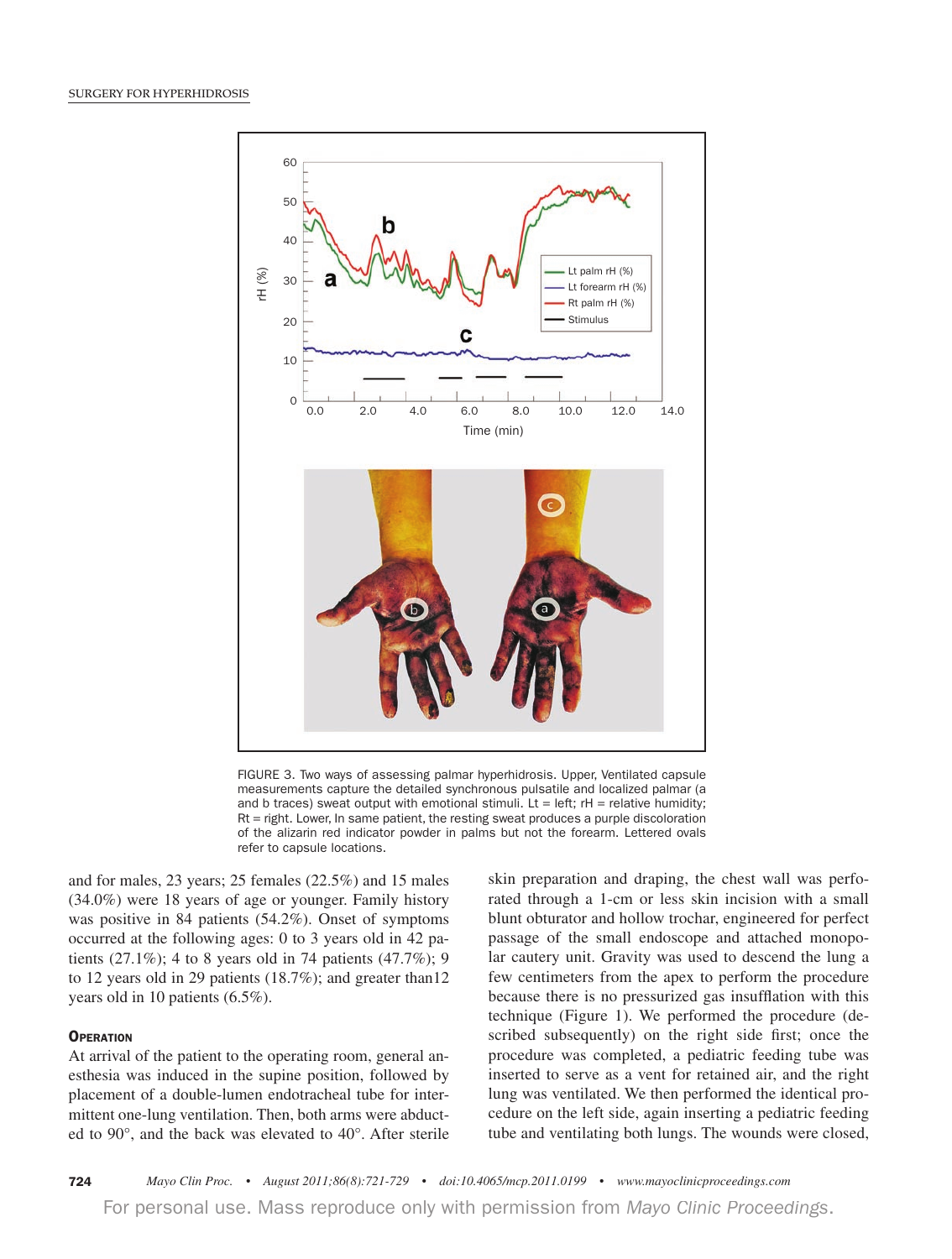

FIGURE 4. Linear relationship between mean measured relative humidity (rH) and normalized sweat rate. Top left, Ventilated capsule setup for recording quantitative palmar and left (L) forearm sweat rates. Inset: A, The HIH 3610 (humidity sensor; Honeywell Sensing and Control, Golden Valley, MN); B, thermistor probe to measure skin temperature; and C, desiccated air tubing connecting to capsule. All 3 capsule sites are plotted. Clustering of responses below 10% rH relates to low sweat rates in the forearm site. Lower left, Quantitative sweat output in patients studied before and after upper thoracic endoscopic sympathotomy. Mann-Whitney U test reveals highly significant reductions in sweat rate for both palms and less robust reduction in forearm. Preop = preoperatively; Postop = postoperatively. Lower right, Surprising palmar and forearm emotional sweat outburst in patient postop. Marked reduction in resting sweat was noted postop with serial 7 and naming states stimuli (from 0-5 minutes); however, when examiner touched patient's feet (7.5-10 minutes), a remarkable sweating response was noted in palms and L forearm postop. R = right. Upper right, Mild emotional-induced sweating is often detected postop but is usually unnoticed by the patient.

and the intrapleural air was aspirated through the bilateral pediatric feeding tubes, which were then removed. Chest radiography confirmed postoperative obliteration or minimal intrapleural air remaining postoperatively. In general, for comfort measures, patients were discharged after a 23-hour observation period, although occasional patients were discharged the same day.

Sympathotomy was performed in all patients by cautery disconnection of the sympathetic trunk and all visible branches above the T2 ganglion and below the T1 ganglion (or stellate) across the second rib. No ganglia were violated anatomically on the basis of correct anatomic location and endoscopic visualization. A minimal (generally ≤1 cm) transaxillary incision was performed in

150 patients, and 5 patients underwent an anterior midclavicular approach between the second and third ribs by uniportal access  $(≤1$ -cm incision) because of the size of the chest cavity or body mass index limiting an axillary approach. The Gaab straight lens endoscope with Mayo engineered coapted insulated monopolar cautery probe (Figure 1) was used, and the laser Doppler palmar blood flow device was instituted to ensure physiologic response of the sympathotomy in all but the first 12 patients (143 patients). Blood flow elevation without fluctuations during further ipsilateral cautery or contralateral stimulation ensured physiologic removal of sympathetic tone to the vasculature of the operated hand. This provided a markedly improved real-time feedback during severance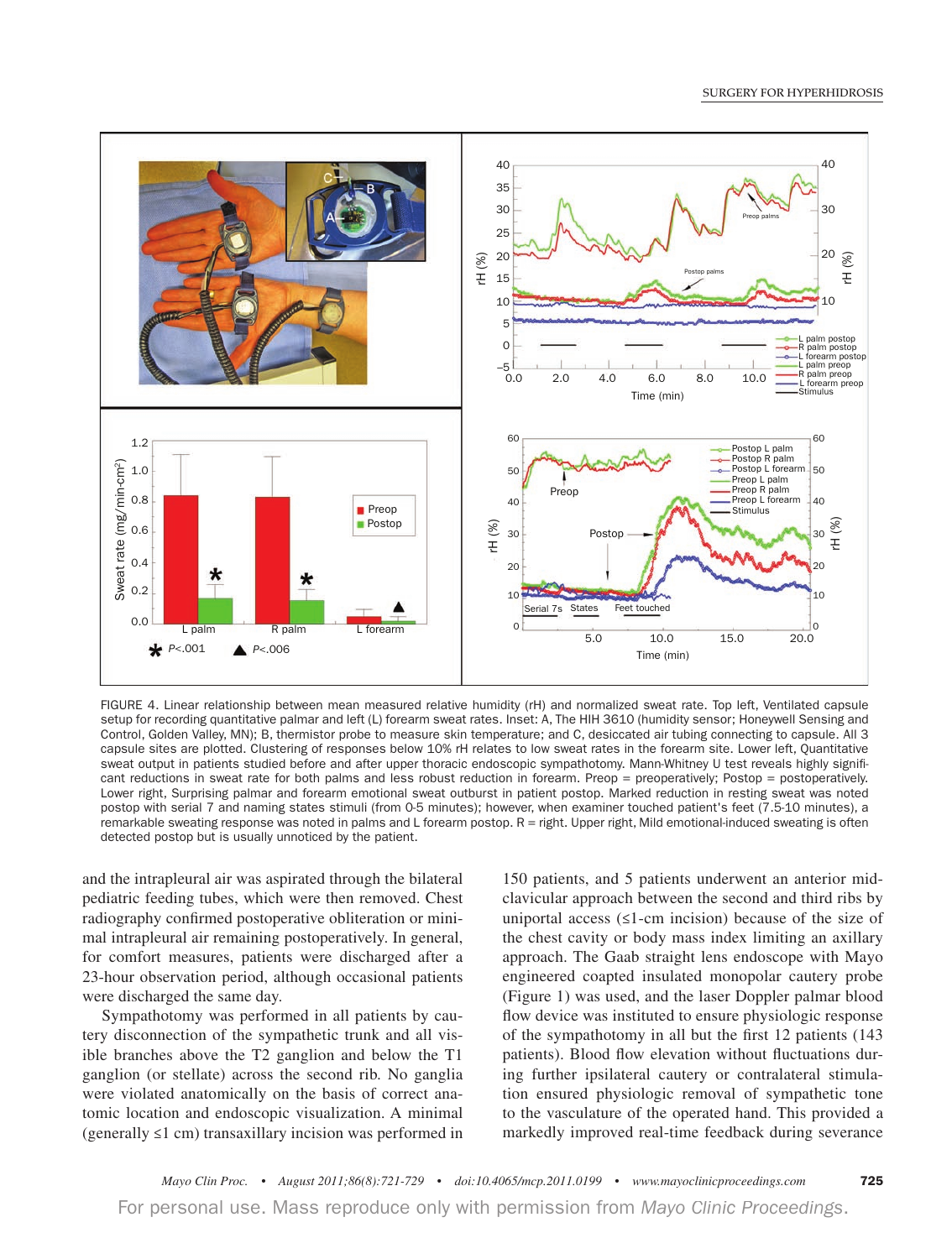Table 1. Operative Data for 155 Patients Who Underwent Sympathotomy for Palmar-Plantar Hyperhidrosis

| Operative times                | Average, 38 min (from skin incision on one<br>side to skin closure on contralateral side)                                                                                                                                     |
|--------------------------------|-------------------------------------------------------------------------------------------------------------------------------------------------------------------------------------------------------------------------------|
| Sympathetic yoking             | 11 patients (significant contralateral laser<br>Doppler blood flow changes during surgery<br>on ipsilateral side)                                                                                                             |
| Reinsertion side               | 2 patients (reinsertion on the initial right)<br>surgical side after contralateral left<br>stimulation revealed vasoconstriction.<br>suggesting the initial right surgical side still<br>harbored anatomic sympathetic input) |
| Nerves of Kuntz                | 16 patients, 21 sides (6 right, 5 left, 5 both)                                                                                                                                                                               |
| Multiple sympathetic<br>trunks | 6 patients (all left-sided; 2 trunks in 3<br>patients; 3 trunks in 3 patients)                                                                                                                                                |
| Complications                  | Hemothorax in 2 patients (occurred<br>immediately in 1 patient and 10 d<br>postoperatively in the other patient)                                                                                                              |

of sympathetic tone to the hand, over and above fingertip temperature probes alone.

The following describes the procedure, which is presented in the supplementary narrated video (see Supporting Online Material, a link to which is provided at the end of this article). The skin blood flow monitor is displayed as a "picture-in-picture" overlay on the surgical videoscope monitors. After the probes are secured to the palm on each hand of the patient simultaneously, a cutaneous temperature probe is also placed on both index fingertips. The operation is performed on the right side first. The right lung is nonventilated to allow visualization of the sympathetic chain. As the electrocautery probe moves across the chain overlying the second rib, marked increases in ipsilateral skin blood flow are nearly instantaneous. On the left palm, the skin blood flow is reduced because of the normal sympathetically mediated vasoconstrictor response to surgical stimulation. When the procedure is performed on the left side, separation of the left sympathetic chain evokes an increase in skin blood flow on the left side. Importantly, as the electrocautery probe courses along the left chain, profound vasodilation is present on both sides that is no longer reactive to any surgical or sympathetic stimulation. This confirms bilateral sympathotomy and predicts a more successful outcome in patients with hyperhidrosis than fingertip temperature alone.

Operative times from skin incision on one side to skin closure on the contralateral side (completed surgery on both sides) averaged 38 minutes. In 2 patients, the operative site was reopened on the initial right side, and further cautery performed after surgery on the left side revealed laser blood flow changes on the right side, suggesting that sympathetic tone was still present. The sympathotomy was completed in these 2 patients by further cautery, which produced a marked rise in measured palmar blood flow concomitant with an absence of further reactivity in Doppler

blood flow. Interestingly, 11 patients exhibited significant yoking of the sympathetic response, presumably through spinal cord reflexes, with dramatic increases in blood flow on the contralateral side after the initial right-sided sympathotomy, which further increased after completion of sympathotomy on the contralateral side. Nerves of Kuntz21,22 were identified in 16 patients (10%), on 21 sides (6 on the right, 5 on the left, and 5 on both sides). More than 1 visible trunk was identified in 6 patients, and all were on the left side (2 trunks in 3 patients; 3 trunks in 3 patients) (Figure 2). Operative information is summarized in Table 1.

### RESULTS

All 155 patients had dry hands immediately postoperatively and during hospitalization.

No patient experienced Horner syndrome, intercostal neuralgias perioperatively or in long-term follow-up, or pneumothorax. Two patients experienced hemothorax and required treatment. In the one patient, the hemothorax was immediate; a chest tube was inserted, atelectasis occurred subsequently, and the patient was hospitalized for 6 days but had an uneventful discharge. The other patient returned 10 days after surgery with increasing shortness of breath; chest radiography revealed a moderate left-sided hemothorax. The patient was hospitalized for 3 days and underwent chest tube placement, followed by successful thoracentesis and irrigation removal of a liquefied hematoma.

All patients were advised preoperatively that long-term follow-up was necessary. Patients were contacted and assessed by return evaluations, telephone interviews, or questionnaires. No follow-up was obtained beyond the day of discharge for 2 patients. In 5 patients, follow-up was less than 3 months (on the basis of short-term follow-up of these patients, the procedure was successful. It is highly probable that, if the procedure had failed in any of these 7 patients, the surgical team would have been contacted. Figure 5 summarizes the 2-year follow-up and all documented surgical failures, with Kaplan-Meier estimates for the total surgical group of 155 patients.

Excluding the 7 patients with short-term follow-up, follow-up of the remaining 148 patients (95%) ranged from 3 months to 120 months, with a median of 34 months and mean of 40.2 months. The surgical outcomes of patients with follow-up greater than 3 months are discussed subsequently.

The palmar response to sympathotomy was considered successful by the patient in 143 patients (96.6%); 128 patients (86.5%) considered their hands very dry or with no or minimal sweating, and 15 patients (10.1%) considered the operation highly successful, and their hands exhibited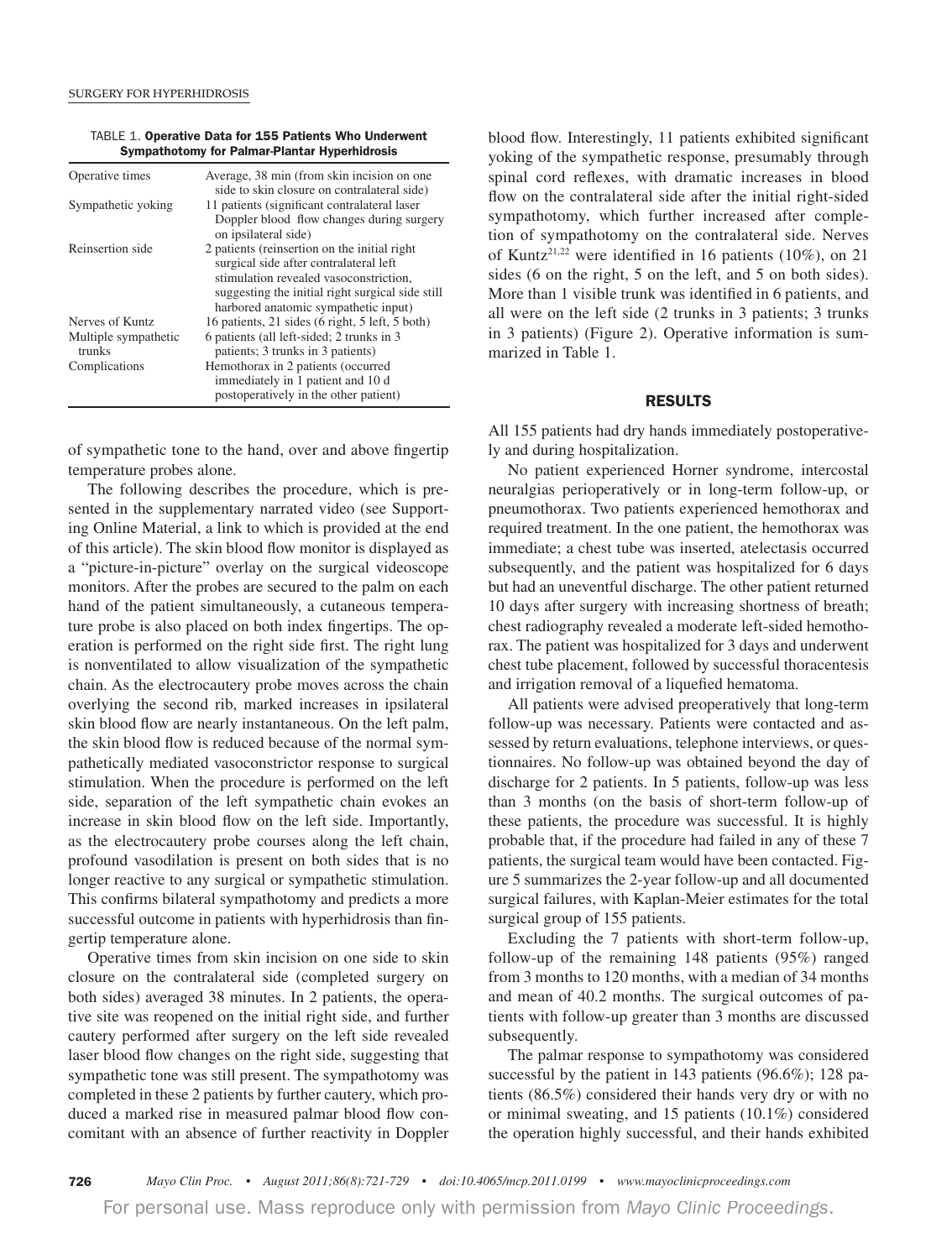

FIGURE 5. Kaplan-Meier estimated survival free of surgical failure in 155 patients. Five of these patients had documented surgical failure, all within 2 years postoperatively. The median length of follow-up after surgery in the remaining 150 patients was 2.1 years; range, 1 day to 9.9 years. CI = confidence interval.

normal heat- or exercise-induced sweating, but with none of the anxiety- or emotional-induced sweating that was present before surgery. Of the 143 patients with successful palmar response to sympathotomy, 99 patients (69.2%) had dryer armpits, whereas 44 (30.8%) had no change; 57 patients (39.8%) had dryer feet, 84 (58.7%) had no change, and 2 (1.3%) had increased sweating of their feet. Results for the axillae and feet are patient responses to questions whether or not these areas had excessive hyperhidrosis preoperatively.

Fifty patients (32%) underwent preoperative quantitative measurement of palmar and left forearm sweating rate via a calibrated ventilated capsule technique. The capsule components and placement are shown in Figure 4, upper left. Capsules were ventilated with dried air at 0.2 L/min. After a 2-minute stabilization period, the percent baseline relative humidity (rH) was obtained. This was followed by a 12-minute observation period during which each patient was subjected to emotional stimuli, including performing serial 7 calculations, timed recitation of US state names, and touching of their feet by the examiner. Capsule percent rH was measured in real time and used to calculate the normalized sweat rate. A linear relationship between mean percent rH and the cumulative sweat rate in milligrams/minute per centimeter squared was found. Sweat rates of the forearm remained near baseline, whereas palmar sweat rates ranged from 0.25 to 0.50 for mild, 0.5 to 0.75 for moderate, and above 0.75 mg/min-cm2 for severe (beading or sweat drippage visible) palmar sweating. A patient who had severe sweating is shown in Figure 3.

Sixteen patients (10%) were studied at a mean of 4 months postoperatively, and the palmar and forearm sweat rates preoperatively and postoperatively are shown in Figure 4, lower left. For this smaller subset, the preoperative vs postoperative sweat rate at each site was compared using the Mann-Whitney U test. The postoperative sweat rate reduction was significant for all sites, especially for the palms (*P*<.001): preoperative palmar sweat rate for left (0.840±0.27 mg/min-cm2 ) and right (0.830±0.27 mg/ min-cm2 ) compared with postoperative palmar sweat rates for left  $(0.166 \pm 0.09 \text{ mg/min-cm}^2)$  and right  $(0.153 \pm 0.07 \text{ m})$ mg/min-cm2 ). Preoperative left forearm sweat rate was  $0.050\pm0.04$  mg/min-cm<sup>2</sup>, and postoperative,  $0.018\pm0.03$ mg/min-cm2 (*P*<.006). Postoperative palmar sweat rates were still greater than preoperative forearm sweat rates in most patients, and occasionally, emotional palmar sweat outbursts occurred (Figure 4, lower right). The cause of this residual sweating is speculated to be the result of nerve regeneration through the stellate ganglia, increased neural traffic through existing pathways from the stellate, denervation supersensitivity of adrenergic or cholinergic receptors, or reorganization and up-regulation of the density of sweat glands.<sup>23</sup> These speculative mechanisms may also explain the 5 bilateral palmar hyperhidrosis failures; 3 patients experienced failure within 3 months postoperatively; 1 patient between 10 months and 12 months; and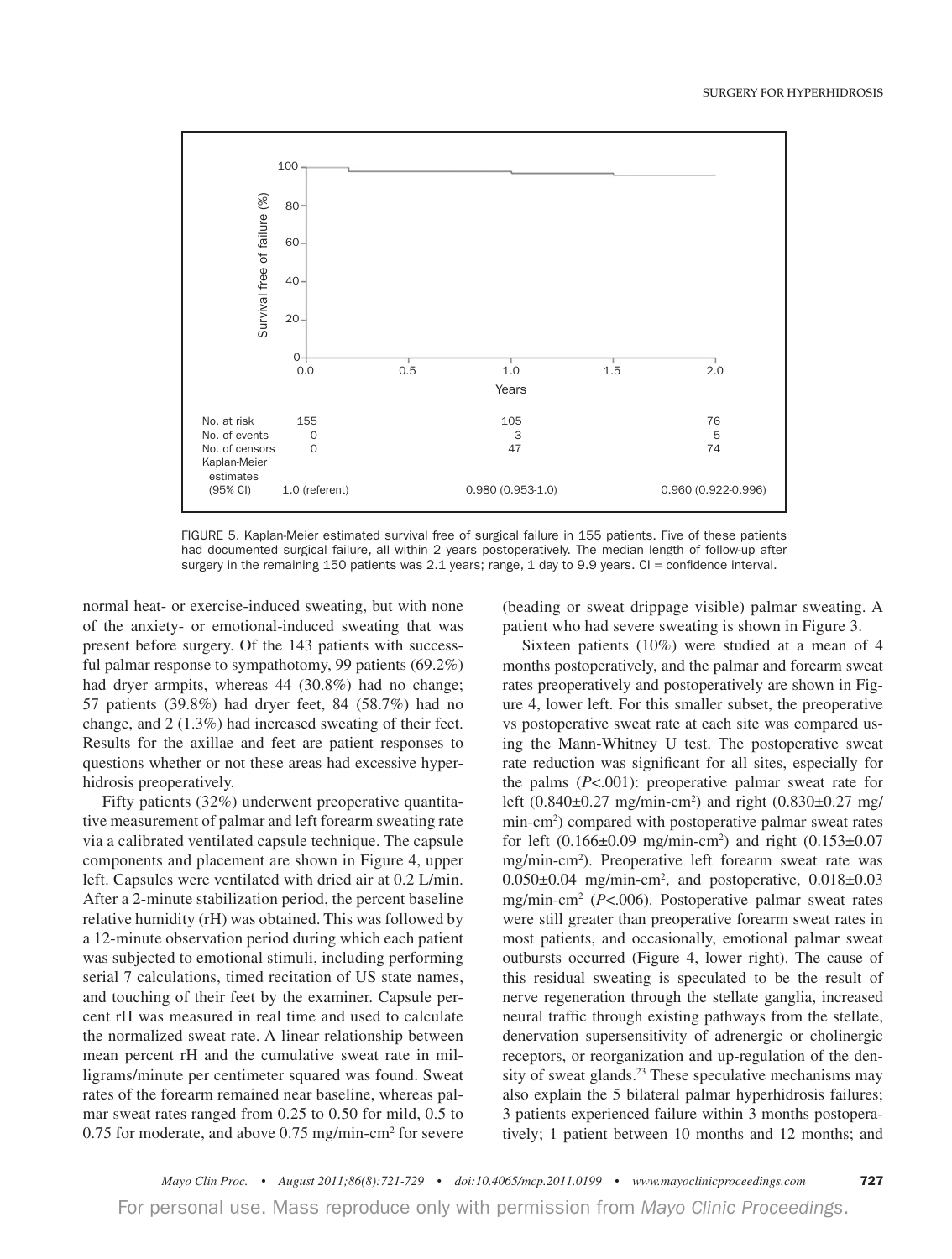1 patient between 16 and 18 months postoperatively. Two patients had mild increased compensatory hyperhidrosis on the trunk and thighs but did not seek postoperative treatment; the 3 other patients in whom surgery failed had no increased sweating elsewhere. Additionally, these 5 patients did not have decreased sweating in their axillary and plantar components. Thus, all 5 patient failures, with recurrence of palmar hyperhidrosis, reported absent or only mild new compensatory sweating.

Compensatory hyperhidrosis was graded as none (patient develops no new sweating elsewhere); mild (patient develops new mild sweating in other areas, but it does not bother patient); moderate (patient develops new sweating in other areas to the degree that patient desires treatment); and severe (patient develops new sweating so severe that patient regrets undergoing the procedure). New areas of increased sweating were most commonly described on the low back, abdomen, buttocks, and thighs, and all long-term follow-up patients are included, whether the procedure was a success (143 patients) or a failure (5 patients). Our compensatory hyperhidrosis results are as follows: no increased sweating in 47 patients (31.7%); mild increased sweating in 92 patients (62.2%); moderate increased sweating in 7 patients (4.7%); and severe increased sweating in 2 patients (1.3%). Interestingly, the 2 patients with severe compensatory hyperhidrosis who regretted undergoing the procedure had very dry hands and no new increased sweating in a temperature-controlled environment, but they had a profoundly increased sweating response to environmental heat or exercise, which is why they regretted undergoing the procedure. Three patients had increased sweating in presurgical areas already involved with hyperhidrosis: 1 patient with a mild increase in gustatory sweating, and 2 patients with mild increased sweating in their feet.

The effect of sympathotomy on cardiovascular function has been previously published in a subset of patients from this series. Results suggest that the sympathotomy procedure used at Mayo Clinic causes detectable changes in cardiovascular control, but this likely has minimal clinical or quality-of-life consequences.

## **DISCUSSION**

The sympathotomy operation performed at our institution divides all branches of the sympathetic chain (separate trunks and nerves of Kuntz) across the second rib between the T1 and T2 ganglia. The operation intentionally does not remove or injure ganglia of the chain or axons from spinal cord neurons innervating the ganglia. As a result, this approach decreases synaptic reorganization at the sympathetic chain level, as well as at the spinal cord level. The operation was designed to shorten operative time, to facilitate a high degree of success for the palmar component of this condition, and to minimize all possible complications, especially severe compensatory hyperhidrosis. The 0% rate of intercostal neuralgia and Horner syndrome is lower than that in reported series, and the 1.3% rate of chest tube for hemothorax is at the lower end of the reported complication range of  $1.35\%$  to  $5\%$ .<sup>5-7,10,11</sup> The high success rate and very low severe compensatory hyperhidrosis rate demonstrated in this large series of patients prove the validity of this approach, suggesting that a more uniform technique could be considered by other surgeons as well. Also, by adopting a very small incision uniportal access and using a smaller endoscope, we have shortened total surgical time to an average of 38 minutes, and no intercostal neuralgia complications occurred.

The limitations of the current study are that it is a retrospective analysis and subject to the biases of patient responses. Despite every effort to stay in touch with these patients, most are young, mobile, and sometimes difficult to locate. Only 2 patients regretted undergoing the procedure, which is as low or lower than that reported in other series. We found no discernible difference in success or failure of the procedure with patient size or weight, age, sex, time of onset, or family history, nor did we find any preoperative predictors in the 7 patients who developed moderate compensatory hyperhidrosis or in the 2 patients who developed severe compensatory hyperhidrosis. However, a general trend was noted—if patients sweat excessively before surgery in areas other than their palms, axillae, and feet, at room temperature, they have an increased likelihood of experiencing some degree of compensatory hyperhidrosis in these same areas after surgery. Of note, only 1 patient, regardless of the degree of compensatory hyperhidrosis as a result of the surgery, considered sweating to be moderately disagreeable in a temperaturecontrolled environment. In all other patients who had increased sweating in compensatory areas (thermoregulatory-driven), the increased sweating was primarily caused or exacerbated by heat or exercise. One of the 2 patients who regretted undergoing the procedure worked in a petroleum industry around an oil well, so heavy, hot, nonventilated garments made working conditions unbearable. However, his postoperative sweat pattern, documented by TST, showed his hands to be dry and his sweating to be minimal or normal in a temperature-controlled environment. All 155 patients had palmar successes at hospital discharge. Of note, the 5 patients in whom the surgery failed experienced failure within 18 months, and 3 experienced failure within 3 months postoperatively. These data suggest that a minimum of 18 months follow-up postoperatively may be necessary to determine failed procedures and patients with compensatory hyperhidrosis.